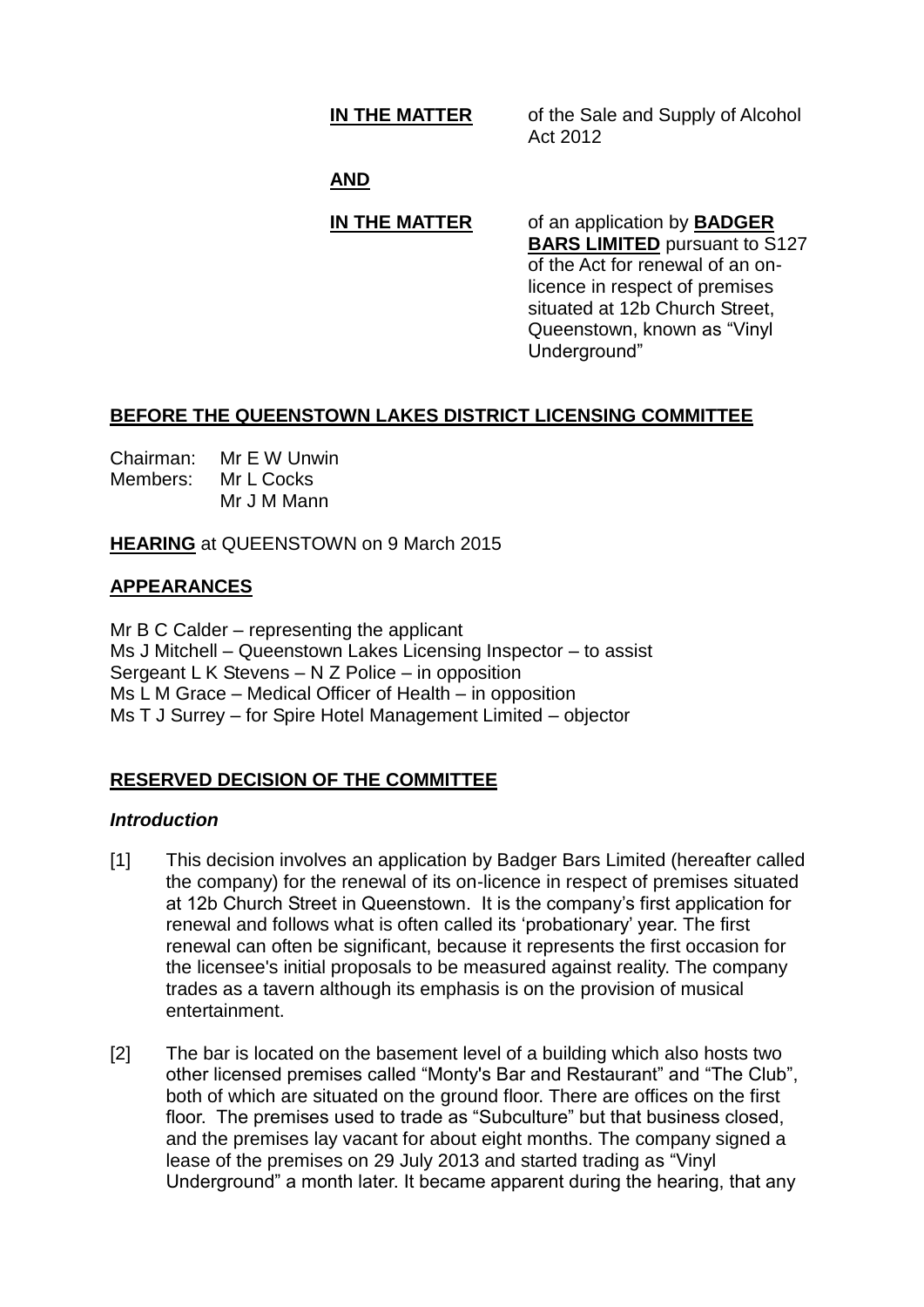due diligence preceding the lease did not include knowledge or understanding of the resource consent number RM030009.

- [3] This consent was granted in 2003, and enabled the sale of liquor from the premises. The conditions of consent included maximum noise limits, a maximum of 190 persons on the premises, the requirement to provide a Noise Management Plan, confirmation from an Acoustic Consultant of a proper survey and audit to confirm compliance with noise limits, plus written confirmation within 4 weeks of every annual anniversary of the consent, of a similar survey and compliance audit, such report to include a summary of all noise complaints and any mitigation measures adopted. In effect, any licensee of the basement premises faces comprehensive and expensive accountability.
- [4] The licence was issued by the former District Licensing Agency on 28 August 2014. It contained the following standard provision concerning food:

*Food must be available for consumption on the premises as follows: A range of food choices must be readily available at all times that the premises are authorised to be open for the sale of liquor. Menus must be visible and food should be actively promoted. A minimum of three types of food should be available. The range or style of food will be as shown on any menu submitted. Alternatively the range of food should include such items as paninis, pizzas, lasagne, toasted or fresh sandwiches, wedges, pies, filled rolls and/or salads.*

- [5] Access to the premises is down a set of stairs from Church Street. There are two pool tables and a raised stage area by the dance floor with speakers on either side. The interior is dimly lit. There is limited bar seating, and consequently drinking is primarily vertical. The company has two shareholders and directors. They are Benjamin Calder and Anthony Waldock. Neither can be said to be a 'hands on' licensee. Mr Calder expressed confidence in the company's managers as well as its security company. Mr Calder has his own business called "Big Night Out" which hosts groups of tourists on paid Queenstown bar tours. Mr Waldock is the proprietor of "Fat Badgers Pizza Bar".
- [6] The application for renewal was made on 26 August 2014. The company sought reduced trading hours from 12.00pm midday to 4.00am the following day. However due to error the public notices showed proposed times from 7.00pm to 4.00am the following day. In our view there are unlikely to be intoxication, noise or other community concerns between Midday and 7.00pm. In the circumstances we are prepared to allow the commencement of trading to be extended to midday and waive any further requirement to advertise. Under the 'Amenity and Good Order' section of the application, the company was asked what additional sound proofing had been undertaken. The answer was that no work had been carried out. The tavern's current licence trades has the default national trading hours of 8.00 am to 4.00 am the following day. It was accepted by Mr Ben Calder that the premises is "high risk" as the sale of alcohol ceases at 4.00am. Furthermore, he acknowledged some customers arrived after 2.00am, with the potential of having been drinking beforehand.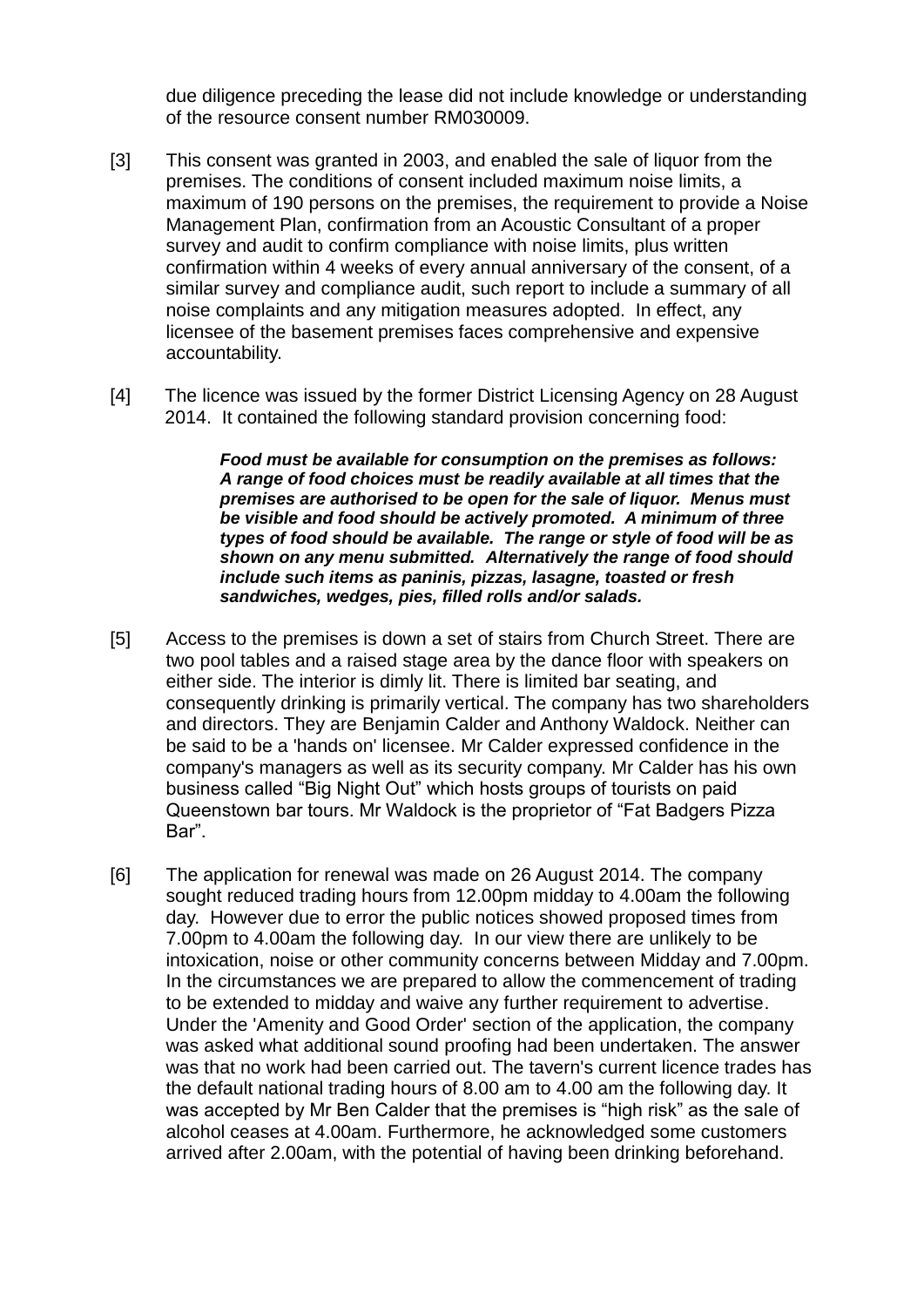- [7] Both the Police and the Medical Officer of Health opposed the renewal application. The Police opposed the renewal on the grounds of the object of the Act, and whether the company had appropriate systems, staff and training in place to comply with the law, as well as the lack of any reasonable range of food at reasonable prices.(S105 (a) and (j) and S53 of the Act). The Police also raised the issue of suitability with concerns expressed about intoxication on the premises. The Medical Officer of Health opposed the application on the grounds that the company was trading in breach of S53 of the Act. Concerns were expressed about the choice of food as well as its price and availability.
- [8] Public notification attracted a letter of objection from Spire Hotel Management Limited a recent owner of "The Spire Hotel" (the objector/Spire) situated in Church Street virtually opposite the rear fire exit doors of "Vinyl Underground." The objector is described as a five star luxury hotel which is part of the Imperium Collection of Hotels along with "Eichardt's Hotel." The letter raised the issue of suitability based on the regular escape of noise from the applicant's premises, resulting in complaints being received from the hotel's guests. The objector alleged the noise was contrary to current noise control regulations.
- [9] In her report dated 22 October 2014, the Licensing Inspector referred to a meeting held with the company on 6 October 2014, when the company (through Mr Waldock) acknowledged their food supplier of choice closed earlier than 4.00am. He stated this was an oversight and an immediate effort would be made to ensure that the company complied with the law. Mr Waldock also confirmed they were in contact with the Council planner concerning the noise management plan. He advised a report from an acoustic consultant (as required by the Resource Management Consent) would be available in November. The Inspector reported that in her view, the amenity and good order of the area had been affected by more than a minor amount in the previous twelve months.
- [10] The application was initially set down for hearing on 10 November 2014, but this date was changed by the Committee (resourcing issues) to 19 January 2015. Prior to the later hearing, the company requested an adjournment because it stated that it had insufficient time to arrange legal representation or obtain an acoustic report. Thus the case was set down for 9 March 2015.

#### *The Application*

- [11] As stated above, Mr Ben Calder is a director and shareholder of the applicant company. He candidly acknowledged that the first nine months had been difficult financially with unexpected building issues and low numbers of customers. He said they had "naturally" adopted a minimalist attitude to get by, although he argued they had always traded within the law. It seems that over the last twelve months the company has been successful in attracting a customer base as it is now claimed that up to 11,000 patrons pass through the doors each month. Mr Calder stated that initially they did not have a freezer on site, and given that food was perishable, and there was little demand for it, they ordered minimal amounts of food, and threw out what they did not sell.
- [12] At the hearing, Mr Calder produced a new menu with three types of toasties, a curry, and a sausage roll, as well as items that could be ordered from "Fat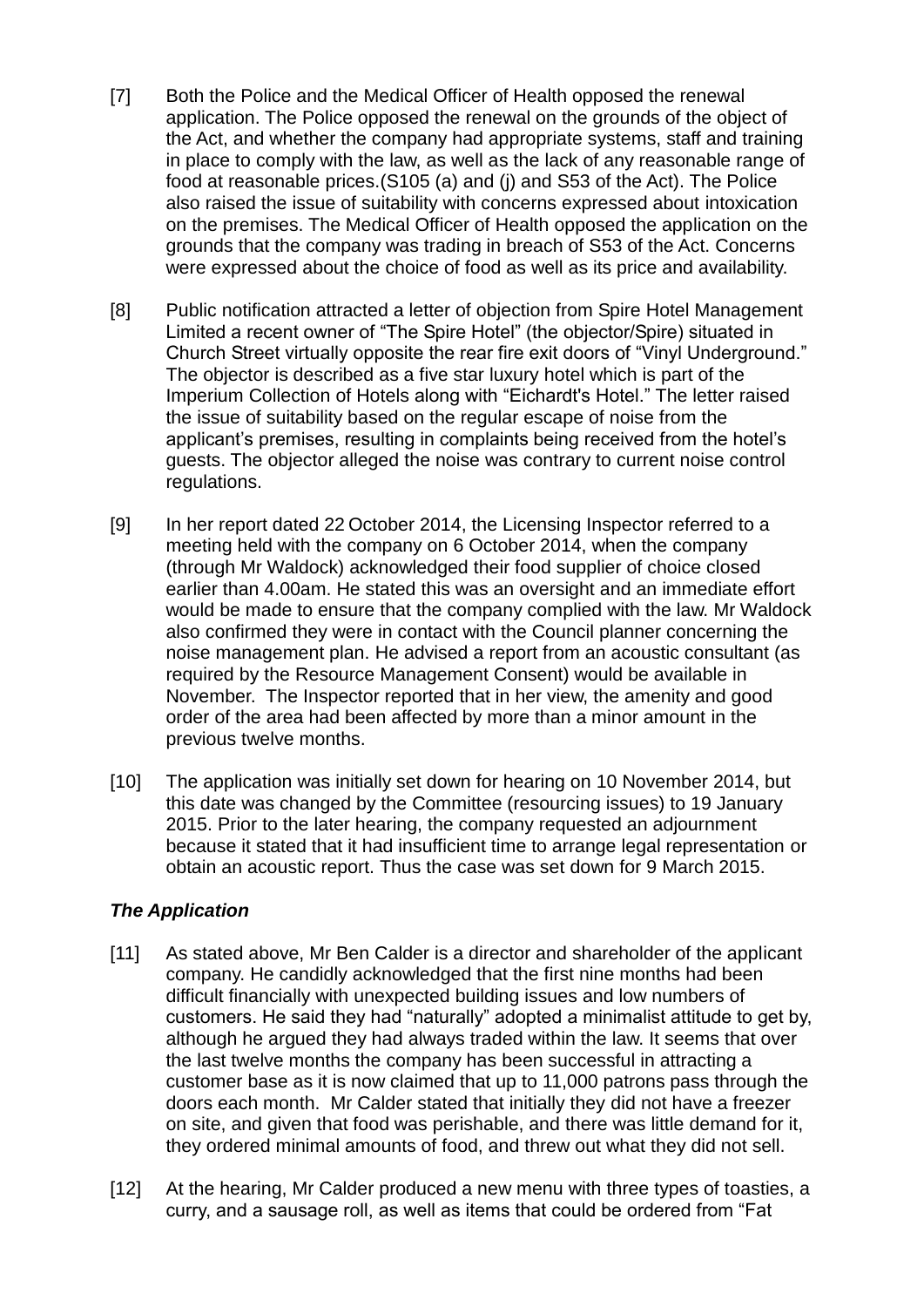Badgers Pizza Bar", which now has trading hours similar to the company. He gave evidence to show the company was now promoting food with appropriate signage and quality, and "Fat Badgers" staff were coming to the bar at 2.00am offering pizzas for sale. He argued the company had always had food available on the premises, and it had now gone over and above standard compliance, and now had food and a menu to be proud of. The downside was that all this activity had taken place in the days leading up to the hearing, rather than five months previously, when the matters were first brought to the company's attention.

- [13] Mr Calder argued that the company was always strict on intoxication and had joined the Queenstown Alcohol Accord. He disputed the Police evidence about instances of intoxication and his evidence and counter arguments are set out under the Police section of this decision. Mr Calder produced a new and very recently compiled 'Alcohol Management Plan'. He gave evidence that the company had purchased a 'bar safe radio' that keeps the bar connected with other licensed premises, so they are made aware of patrons who have already been removed from other bars. The company is now spending up to \$3,800.00 a week for security and this payment was one of their highest overheads.
- [14] As to the issue of noise, Mr Calder confirmed that when the objector took over the "Spire Hotel" in 6 June 2014, the company received its first noise complaint. In late October 2014, it received a letter from Mr J J Cavanagh Group General Manager of the "Spire" requesting a meeting to discuss noise levels, and to try and reach some agreement about reducing noise levels particularly in the early hours of the morning. Mr Calder produced an email sent by Mr Waldock in which he stated among other things (a) the company had a strict noise management plan that it adhered to, and if the company was within the parameters of this plan then it was doing everything it needed to, and (b) 80% of all call outs showed that the company was compliant, and the other 20% were when the back fire exits had been left open by the band, and (c) the company was taking many mitigating courses of action to make sure that the noise nuisances did not happen again. Reference was made to the installation of sound bats under the speakers, and limiting devices to prevent bands changing the EQS without management knowledge.
- [15] Included in the email were comments such as: *'Vinyl Underground is built on Music and we will not be turning our levels down to a detriment to the bars trade or custom.'* and "'*We will not affect our own trade by turning music levels down to prevent the enjoyment of our customers. We have worked very hard to build our business.'* Mr Waldock had suggested a short meeting to make sure the parties could live and trade together positively. Mr Calder noted that the company had not received a reply to its email, but Mr Cavanagh considered there was nothing he could do further as the company showed little intention of changing the nature of its business.
- [16] Mr Calder attempted to undermine the effect of the various noise complaints that had been made over the previous nine months. He stated that on Monday 29 December last at about 12.45am he was having a conversation with an employee of "Eichardt's Hotel", and told her of the trouble he was having with the "Spire". The employee, whose name and phone number was available if required, was reported to have said that "Vinyl Underground" was one of her favourite bars and he shouldn't blame the night managers because they had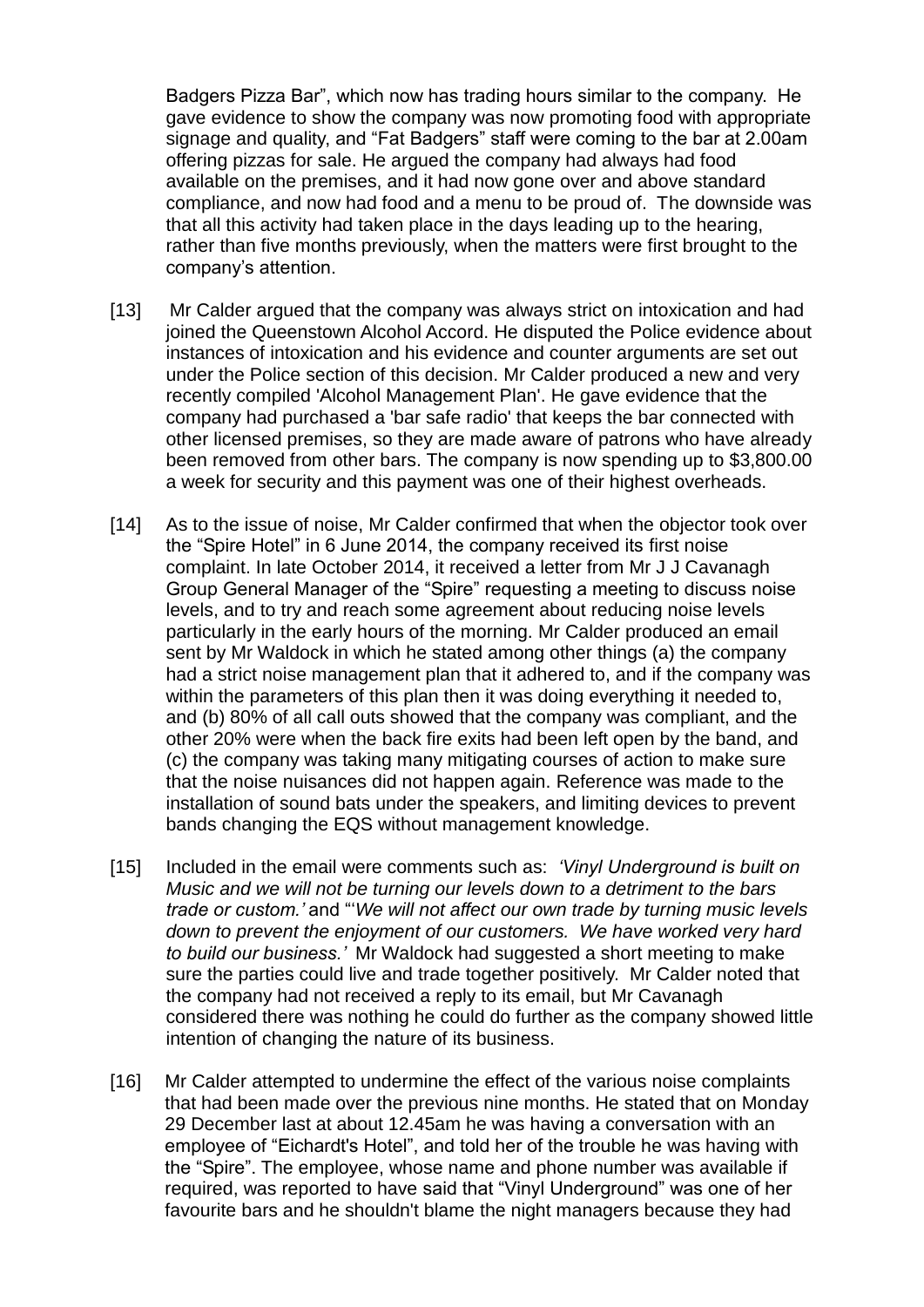been told by the managers to call noise control if they heard anything at all, and to make sure it was frequent.

- [17] Mr Calder also introduced a statement signed by a Stuart Mountain an employee of Cougar Security Group New Zealand. That is the company employed by the Queenstown Lakes District Council (the Council) to monitor noise issues. He stated "Vinyl Underground" operated well within the noise level laws set out by the Council, and this had been confirmed by its duty managers. He stated that the majority of times he has been called out and taken noise measurements in front of the bar and the front door of the "Spire", the noise has been at a satisfactory level, and that on one occasion the noise had been coming from "The Club" next door. Mr Calder concluded his evidence by producing photographic images of the business, as well as testimonials and references from patrons.
- [18] Mr Calder also produced a recently prepared 'Noise Management Plan". This document followed receipt of the noise assessment from Marshall Day Acoustics arising from a survey conducted on Thursday 26 February 2015, between 10.00pm and 1.00am the following day. This report sets out the noise levels allowed by the resource consent. Noise levels were taken when the bar was unoccupied. The results of the survey were that when measured with no patrons and maximum music volume, noise from the bar did not comply with the limits set out by the resource consent. However the consultants believe that it was possible for the noise to be controlled such that it achieved compliance.
- [19] The report states the fire doors are the one weak point in the building, and 'minor' modifications are required to the doors 'or the activity' in order to reduce noise emissions. The simple solution is to limit internal music noise levels so the low frequency component of the music is reduced by 3 to 5 dB, and the overall internal noise level is not to exceed 90 dB Laeq. The report suggests that in the longer term changes can be made to the rear doors, as well as a possible sound lock, (as had been installed at the front door). This proposal for the rear of the premises had been suggested by the original acoustic assessment back in 2003.
- [20] The report concluded by recommending a further monitoring assessment when modifications or upgrades had been undertaken. Mr Calder advised there was a system in place where a grill had been screwed to the front of the DBX drive rack to prevent the dB limiters from exceeding 90 dB. The only concern was when band brought its own sound equipment in which case there was no automatic system.
- [21] Mr Calder was naturally asked how the company intended to respond to the acoustic report given that it was operating in breach of the resource consent. He initially replied that any modifications to sound systems, or the building, or indeed monitoring by consultants, would have to be looked at in the light of the company's budget, and he expected any remedial work to take about six months. No immediate mitigation matters were suggested apart from the grill that had been installed. However, by the end of the hearing, both he and Mr Waldock were offering to get onto the problem forthwith.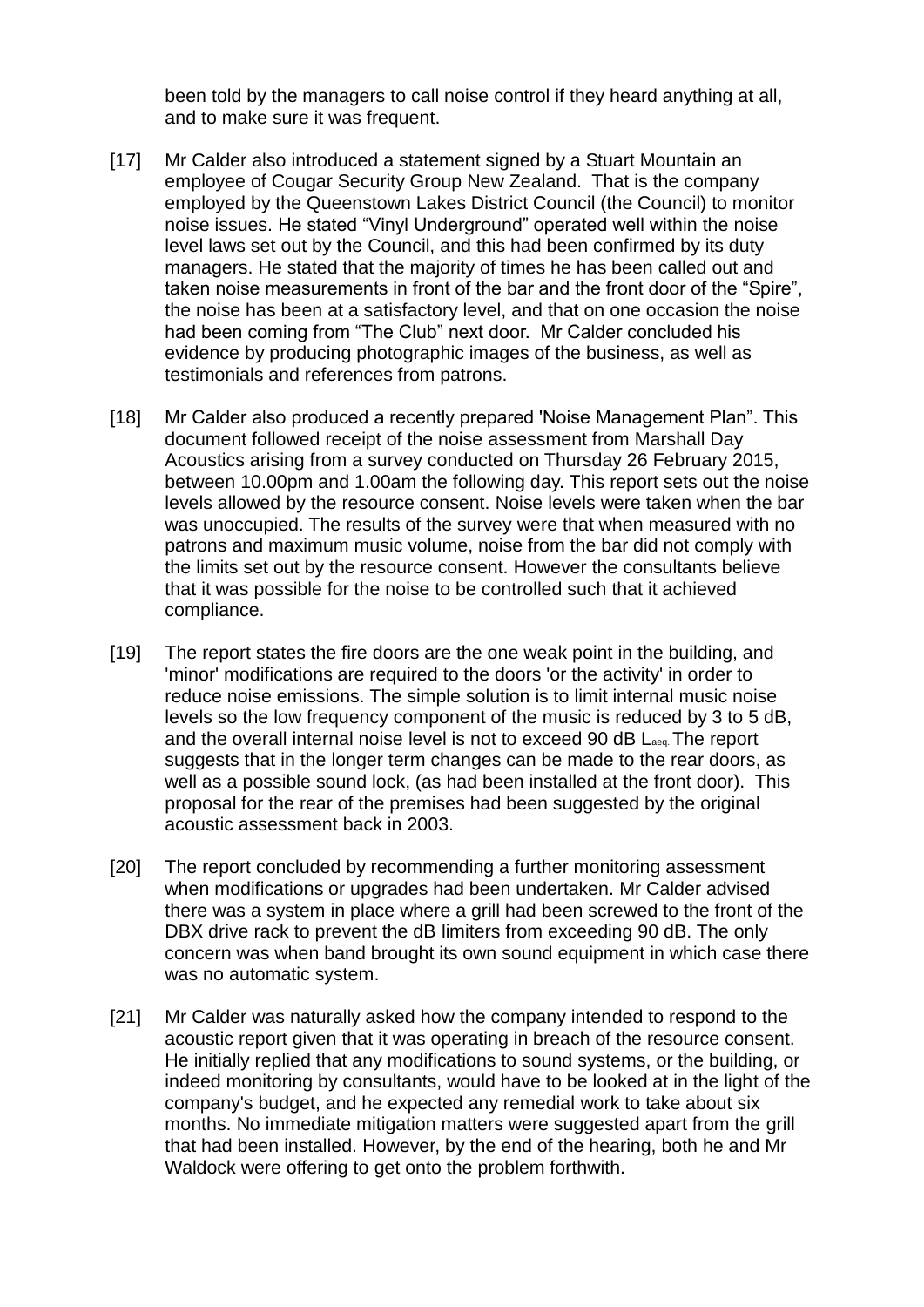- [22] Mr A M Waldock gave evidence. He described himself as the company's Managing Director. He stated that on 23 November last he was drinking and playing pool with friends. At about 1.00am the manager (Mr Bennell) informed him there had been a noise complaint. He said he was perplexed because there was no band and only background music. He walked outside and noticed loud music coming from "The Club" next door. He said that every time the front doors opened, then loud bass heavy music was pumped out into the street. He then spoke with the night manager of the "Spire" who agreed that the wrong business had been nominated as the cause of concern.
- [23] Mr Matthew Bennell also gave evidence. He is the company's general manager, and is one of two managers, the other being Mr Jake Channer. He seemed to be unaware of the amenity and good order provisions in the new Act. He referred to two noise complaints that had been made on 6 November 2014, one at 1.45am, and the other at 3.15am. He sent an email to the directors to say that in respect of the first complaint, the band had decided to chock the back door open to remove their gear while he was dealing with two aggressive and abusive males who had been refused admission. One was subsequently arrested for spitting on the doorman.
- [24] Mr Bennell advised that on the second occasion even though he had pulled the bass back even more than was legally permissible, a complaint had been made. He gave his email address to the noise control officers and suggested that the night manager from the "'Spire" contact him. He confirmed that Stuart (Mr Mountain) had advised that yet again there were no issues with the noise level. Mr Bennell also stated that on another two occasions on 23 November and 27 November, the noise control officer had been called out but had advised that the noise was not excessive.

## *NZ Police*

- [25] Sergeant L K Stevens is the Alcohol Harm Prevention Officer for the Queenstown Lakes area. She noted when the company's original licence application was filed; the Host Responsibility Policy included the following wording under the heading of food: '*Signage is displayed advising the range and nature of food available. Staff will actively promote and encourage the consumption of food to slow the onset of intoxication.'* The Sergeant also produced a copy of a menu that included no less than 14 different types of pizza. The Sergeant gave evidence Mr Waldock had sent an email dated July 2013 indicating the menu would include Pizza Nachos starting from \$10.00, Badger Chicken Wings at \$8.00 or \$15.00 for a kilo, and oven baked wedges for \$8.00. She stated that this information was one of the reasons that the application was not opposed.
- [26] On 3 August last at 1.55am, Sergeant Stevens conducted a routine check of "Vinyl Underground" with other members of the Police. She asked the duty manager Mr M Bennell what food was available. The result was one tin of pasta, one packet of noodles, half a loaf of bread, and six frankfurters. No menus were on display, and no attempt was being made to promote food. When she asked for a menu she was handed one from "Devil Burger". Sergeant Stevens duly wrote to the company setting out her concerns and delivering a written warning. A few days later she had a meeting with Mr Calder. He argued that the company was compliant with the Act so far as food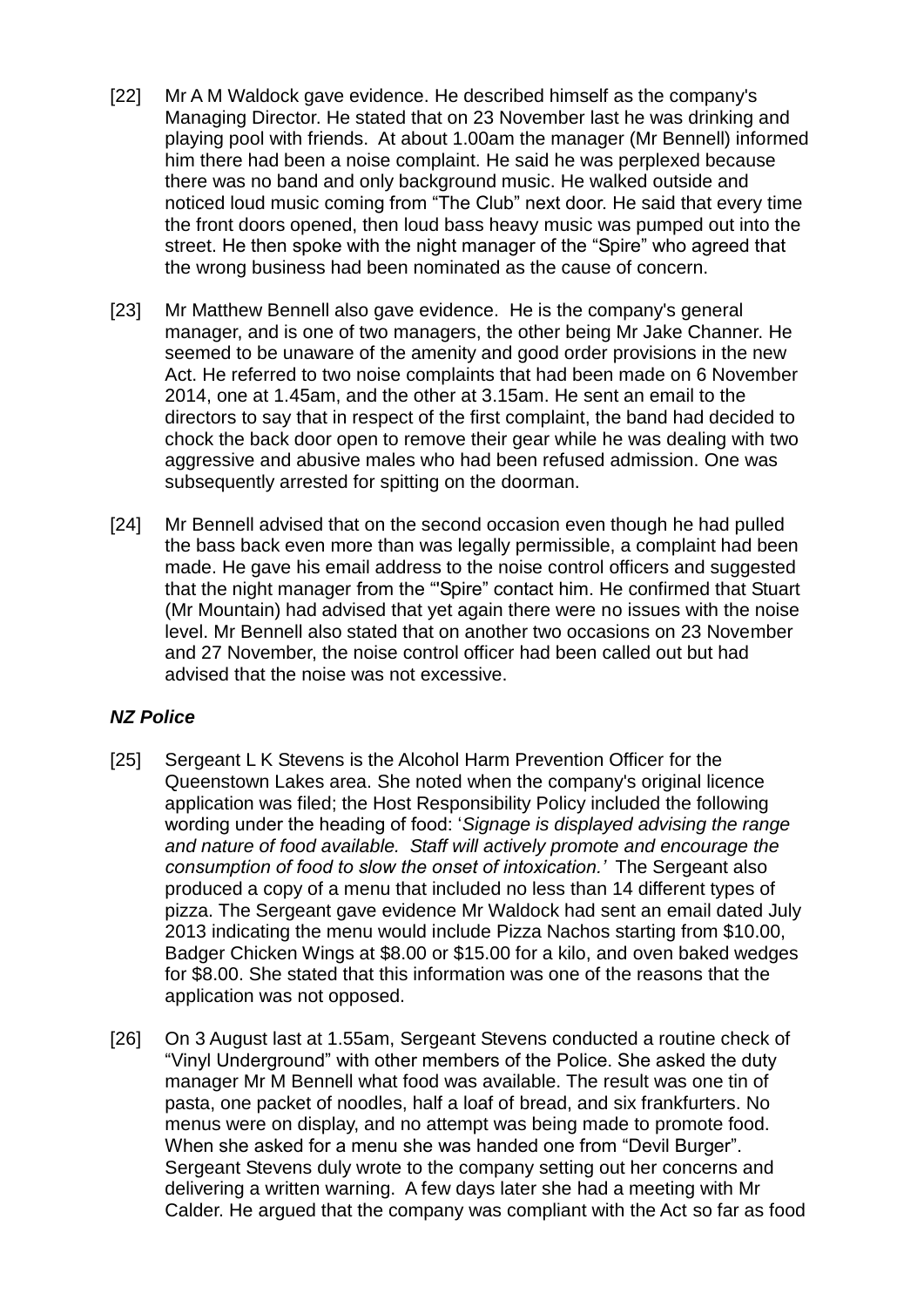was concerned. However after a lengthy discussion he stated that a "Fat Badgers" menu would be available by the end of the week, and a chiller was to be installed.

- [27] Sergeant Stevens referred to the company's application for renewal submitted in August 2014, and completed by Mr Calder. Under the heading '*General – What provision does the applicant intend to make for the sale and supply of food intended to be available for purchase (or free) (please describe type and range),'* Mr Calder had stated '*Patrons are advised of the availability of a range of food at all times liquor is available, by means of clear & well positioned signage.'*
- [28] On 20 September 2014, along with Ms Mitchell, Licensing Inspector, the Sergeant made a routine compliance check. There were eight pies available. On the bar was a hand written sign saying Steak Pie \$8, Mince Pie \$8 and Garlic Pizza \$12. Also available were "Devil Burger" and "Fat Badgers" menus. They subsequently discovered that "Devil Burger" closed at midnight on Monday, Tuesday and Sunday nights.
- [29] On 25 October 2014 at 1.45am, Sergeant Stevens made a further compliance check. On this occasion a menu showed that a variety of pies, toppers, and pizza slices were available. A check of the freezer showed the company was holding five McCains pies, three mince and cheese toppers, one lasagne topper, one steak pie and one mince pie.
- [30] Sergeant Stevens was advised of a compliance check that had been carried out by Sergeant Pirovano and Inspector O K Jensen on 14 December 2014. Evidence was given by Inspector Jensen that at about 3.45 am he entered "Vinyl Underground". He noticed broken glass on the floor near the door into the bar. He considered there had been an attempt to clean it up, but there was still glass present as well as liquid. He thought the crowd was tense with moderate to high levels of intoxication. He had to weave his way through the crowd to get to the pool table room. He found more broken glass at this door way.
- [31] Inspector Jensen spoke with the manager outside rather than try and combat the noise. They then returned to where the broken glass was. The crowd had thinned out, and in a chair near the bar was a large Pacific Island male holding a half drunk handle of beer. He was obviously asleep. He and Sergeant Pirovano watched the person for about 30 seconds, and it was clear to them that the patron was asleep. The duty manager then came over and they woke the patron. He was taken outside where he was spoken to by Sergeant Pirovano. Upon leaving, the man walked into the back of a motor vehicle parked correctly, and as he continued his walk he weaved across the footpath.
- [32] Sergeant Stevens and Ms Mitchell then held a meeting with Messrs Waldock and Calder on 22 December where these matters were discussed. In the meantime another incident had taken place on 19 December 2014, when at about 3.20am, an obviously intoxicated patron was removed from the premises. Sergeant Stevens spoke with Mr Calder again, and on 29 December 2104 she interviewed the person who was duty manager on both occasions.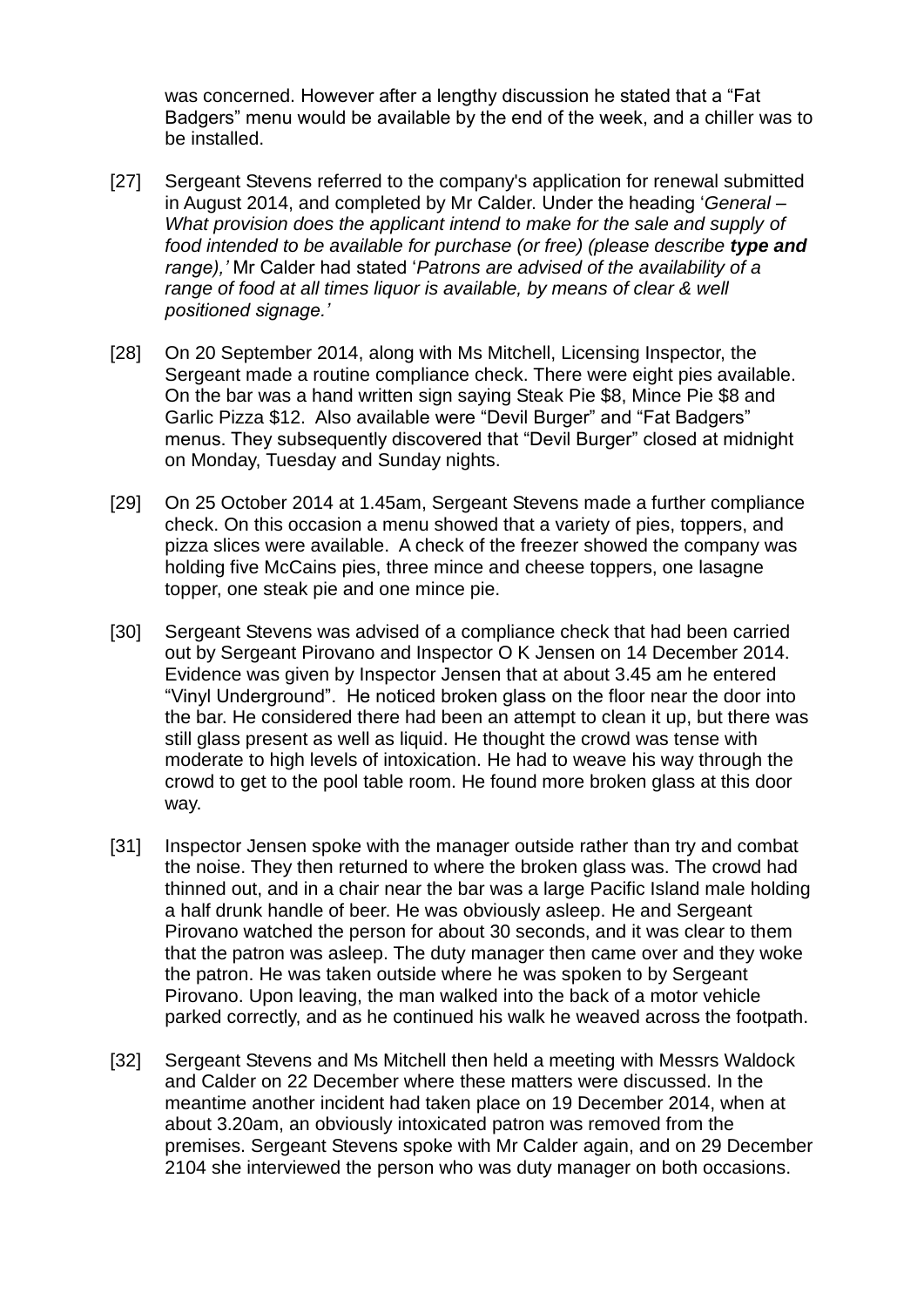- [33] Mr Jake Channer recalled the first visit and thought the Police had been there about 15 minutes before they had spoken with him. They had then returned back to the pool room area when the person (according to Mr Channer) sat down on a couch and dropped his head. He thought the man was a bit confused when he woke up, but considered he was just tired. He disputed any suggestion that the person was intoxicated.
- [34] In his statement, Mr Channer thought he may have arrived at the same time as the Police or alternatively that the patron was on the dance floor when they arrived. He said he was behind the bar checking on the barmaids when the Police arrived, although he accepted that he was a little distracted as he was concentrating on talking with the Police. He recalled seeing the patron on the dance floor but he was just standing there, showing no signs of intoxication. He said he saw the patron walk off but did not see him walk into the parked car or criss-cross the pavement. He thought he might have had a swagger.
- [35] Mr Calder produced a statement signed by a Mr Edward Stott who was having a drink after work with some of his employees, at the time of the first incident. Mr Stott's company works as security for "Vinyl Underground". He thought there were 50 to 60 people present. At 3.45am when he became aware the Police were on their way inside, he did a sweep of the premises to see if there were any signs of intoxication. He wanted to ensure that his employees were doing their job. Later he recalled the Police pointing out a patron who appeared to have fallen asleep on a couch. His statement said that he remembered seeing the person earlier sitting on a chair using his cell phone. He did not think that the person had appeared intoxicated minutes prior to the Police arrival.
- [36] As to the second incident, Mr Channer was not sure why the person had been let into the bar. He thought the person must have snuck past security, but was then removed by a doorman. He had not seen the person enter the bar.
- [37] At 2.15am on Sunday 8 March, Sergeant T D Haggart visited the premises where she saw a number of people sitting on a fence and standing outside "Vinyl Underground". There was a barrier set up to make it easier to contain the queue as security was checking patrons. As she was observing the crowd, she saw a female walk up the stairs and leave the bar. This person gave the impression of being intoxicated with a glazed look. The patron then walked up the street unable to walk in a straight line and with her feet crossing one another. She walked up Church Street and then put her bag down and leant against a bench seat.
- [38] The Sergeant walked up to her and could immediately smell the alcohol on her, as well as the glazed look. The patron said she had not had anything to drink at the bar. She said that she had been drinking at home and had been at "Vinyl Underground" since 10.00pm. Her speech was slurred and she was assessed as being intoxicated. The Sergeant then spoke with Mr Channer as duty manager. He stated that he had known the patron for about two years. He thought she had entered the bar at around 2.00am but did not have any drinks as he had put her on water. He had seen her dancing without any problem although he accepted that she was unable to stand or walk properly when outside. He had put her on water because she was not intoxicated enough to be asked to leave.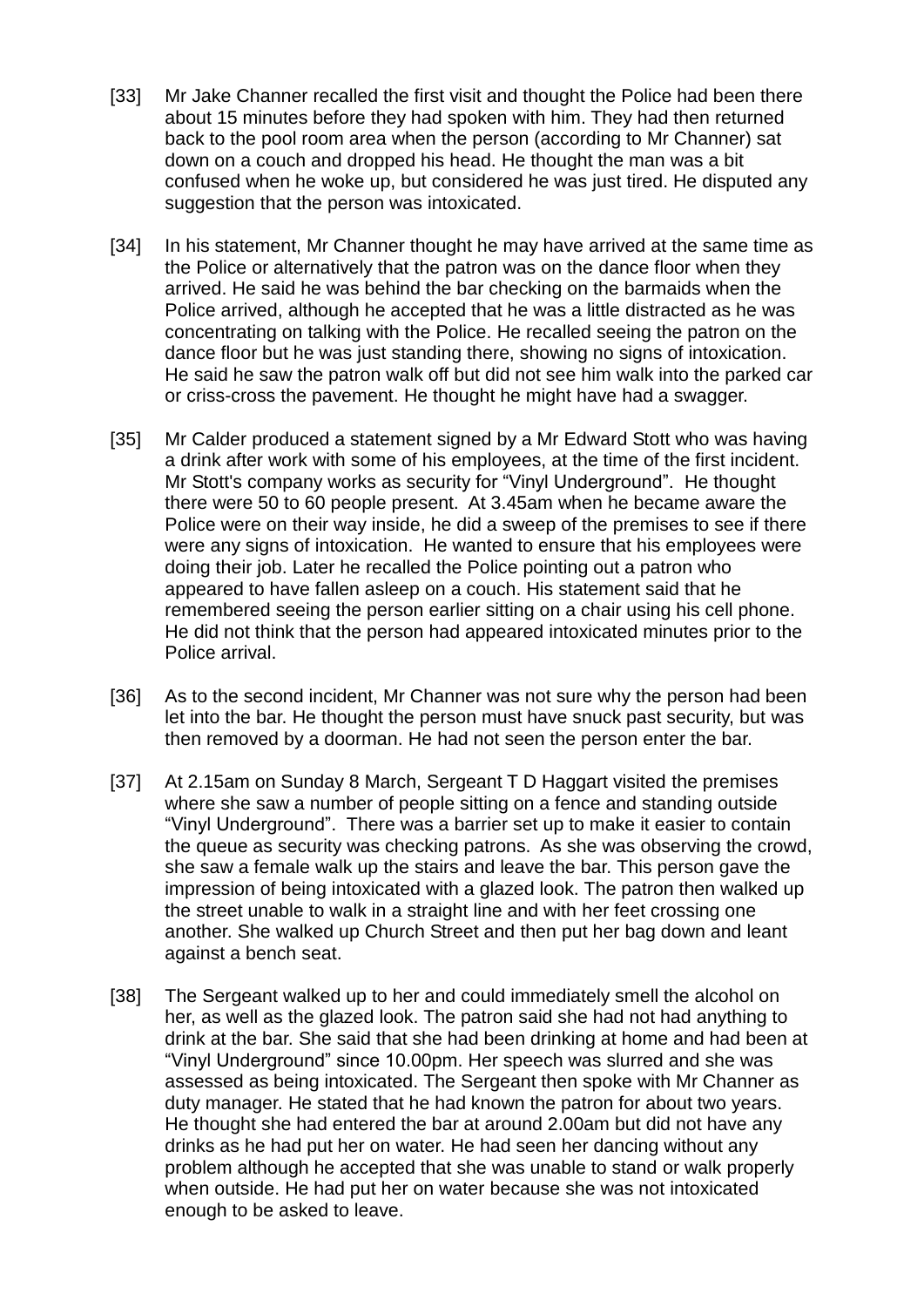[39] Mr Calder produced two statements. One was from Mr Channer who remembered the patron being in the crowd when he went on duty at midnight. At that time he considered she was showing no signs of intoxication. He stated that she returned at 1.45am and was allowed to enter by security. When she approached the bar he gave her water as she appeared to be impaired. Approximately ten minutes later she left the bar. To some extent his statement was supported by another statement from a Mr D Healy who described himself as head of security at "Vinyl Underground". He recalled the person arriving and then leaving and then returning showing minimal signs of the effect of alcohol for which she was placed on water. He said he didn't think it necessary to call for a taxi because she said she was looking for friends.

### *Medical Officer of Health*

- [40] Ann Margaret Fowler is a Health Promotion Advisor employed by Southern District Health Board. She made a compliance visit to "Vinyl Underground" on 17 September 2014. She met and spoke with Mr Bennell. She was shown the hand written menu that sat at the end of the bar along with menus from "Devil Burger" and "Fat Badgers". At the time of the visit she was aware "Fat Badgers" closed at 2.30am and "Devil Burger" closed at 2.00am.
- [41] Ms Fowler drew attention to the poor lighting saying it would be difficult for patrons to see any of the menus. The handwritten note was for steak and mince pies and garlic pizza. Mr Bennell said the items were purchased from a night and day store for \$4.00 and charged out at \$8.00. He said the company purchased these items on a regular basis as they were awaiting a new refrigerator. He also said they were trying to encourage patrons to order off the "Fat Badgers" menu as this business was part of the same company. Mr Bennell assured her the pizzas were delivered within 15 minutes.

## *The Licensing Inspector*

- [42] Ms J J Mitchell has been working for the Council as an Inspector for two years. She produced the noise complaint forms received by the Council. Although there was a claim of 33 such documents having been lodged, we were able to view 29.The details of each complaint and comments from the noise officers are as follows:
- 19.6 14 2.30am Noise coming from Vinyl Underground asked them to keep door closed 4.8.14 2.13am Bass extremely loud & extremely loud at Spire. Reduced to half bass level.
	- Situation required serving an E.N.D.but unable to locate book.
- 25.8.14 2.35am Excessive Noise Direction issued. Bass far too high
- 24.10.14 2.11am Spoke with bar manager who closed open doors. & turned down volume and bass right down.
- 26.10.14 2.35am Bar closed on my arrival (3.20) doors locked all quiet
- 1.11.14 2.12am Music was quite loud. Manager turned down volume and closed open doors
- 2.11.14 2.42am Spoke with DM. Agreed to close door to keep noise to minimum. No further action needed 5.11.14 2.11am Spoke to the DM and agreed to keep doors closed
- 6.11.14 1.40am Spoke to DM Back was open as band was carrying out equipment
- 6.11.14 2.57am Verbal warning issued due to  $2^{nd}$  call
- 9.11.14 1.15am Turned out to be The Club
- 10.11.14 2.24am Music very low & acceptable. Spire had to ring as guest had complained
- 8.11.14 3.40am Bar had already closed by my arrival (4.10am)
- 15.11.14 3.02am Noise only excessive when door open. Spoke to manager who will make sure door shut
- 19.11.14 2.59am Sound originating because of door opening and closing for patrons. Noise within legal limits
- 23.11.14 0.35am Noise not excessive while door is closed. To be kept closed for remainder of night.
- 24.11.14 3.00am Bass a little excessive. Noise within sound levels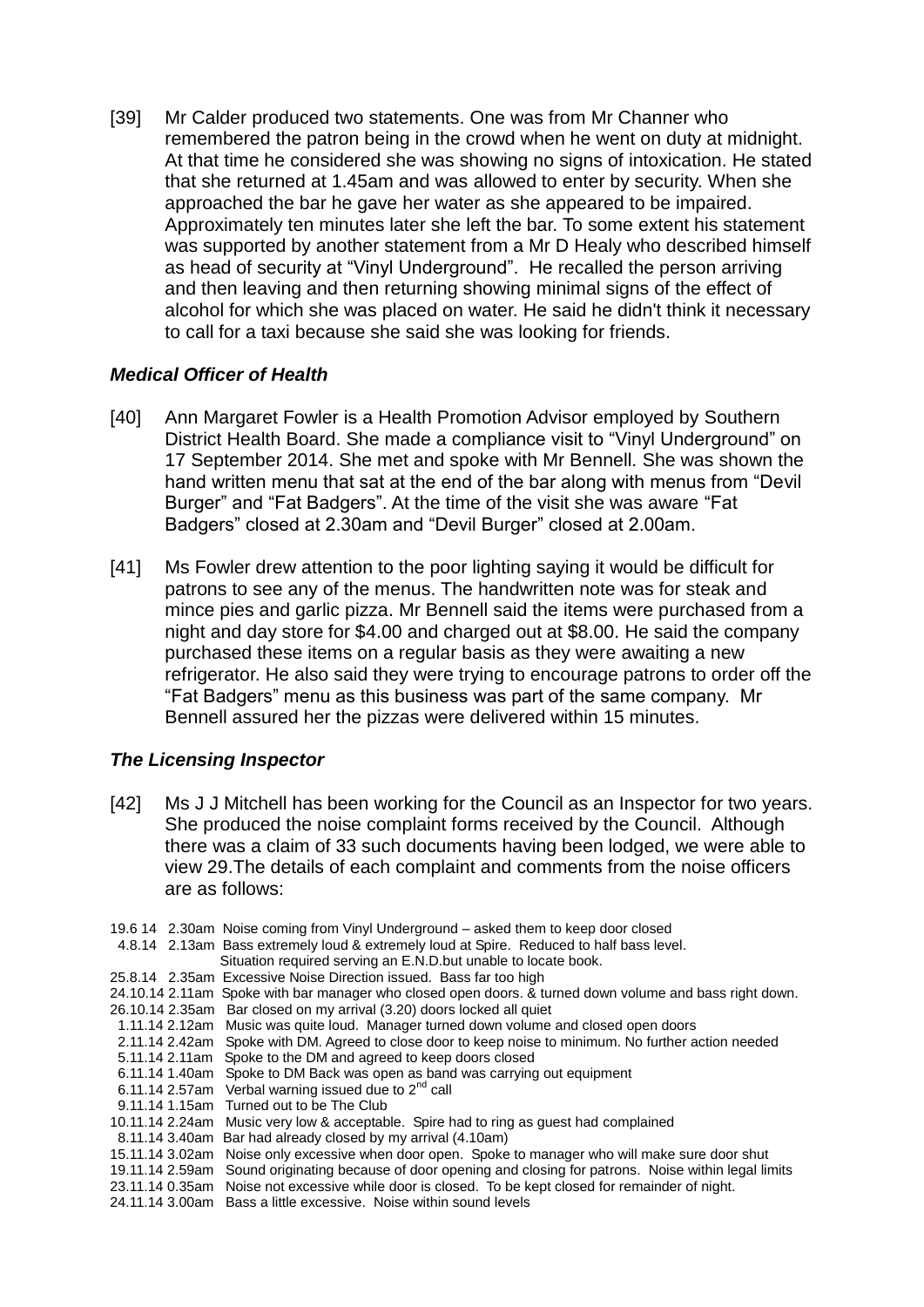- 27.11.14 1.23am Band all packed up and no noise.
- 29.11.14 2.30am Went to an empty room with DM at the spire and he agreed noise acceptable.
- 28.11.14 2.37am Arrived at location (3.00am) and noise level acceptable
- 4.12.14 2.56am Followed DM of Spire to the room of complaint and sound level was acceptable.
- 10.12.1410.29pm No noise heard. Complaint withdrawn.
- 14.12.14 2.55am Music from both bars not loud so no action taken
- 3.1.15 040am Called manager of Spire to locate room. Room 8 but not prepared to let me in. No action.
- 31.1.15 2.05am Turned down the music and bass
- 14.2.15 2.36am No action taken/needed
- 19.2.15 3.55am Bar was closed (arrived 4.15am)
- 21.2.15 2.45am Music excessive only when clients are entering/exiting bar Manager agreed to turn bass down and doors closed when possible
- 22.2.15 3.05am Music was loud when patrons entered and exited bar. Manager agreed to turn bass down
- [43] An analysis of these complaints shows that 16 of the complaints lodged between June 2014 and March 2015 were not without cause. In two of those cases END notices were warranted. In four cases the noise control officers arrived some time after the complaint, so it is not possible to ascertain whether the call outs were without merit. In one case "The Club" was responsible for the noise. And in eight cases, there was no apparent reason for the complaint.
- [44] Ms Mitchell made a compliance visit to "Vinyl Underground" at 3.12am on 17 August 2014 with members of the Police. She asked to see what food was on offer and was shown half a loaf of bread and a packet of six hotdogs. She asked to see the low alcohol beverages and was shown two bottles of Amstel Light. She made a similar visit on 30 September 2014 with similar results as outlined by Sergeant Stevens.
- [45] On 1 October 2014 Ms Mitchell sent Messrs Waldock and Calder a copy of the resource consent suggesting to them that the question of whether the conditions were being met would be likely to be raised at the hearing. She later sent them the original noise management plan. On 21 October 2014, Mr Richard Kemp, planner for the council, wrote to Messrs Waldock and Calder advising them of conditions 11 and 14 of the consent and requesting a copy of their current noise management plan as well as a compliance report from an acoustical consultant.
- [46] On 22 October Mr Waldock wrote to the Inspector advising that they now had three types of gourmet sandwiches that were to be cooked on site to order, as well as curry and rice, sausage rolls, pies and pizza slices. On 8 November at 12.55am, Ms Mitchell visited the premises with Police for monitoring purposes. She noted that one of the front doors at the bottom of the steps was open but the next set of doors was closed. She asked to see the food that was available. There was one steak pie, one mince pie, one lasagne topper, three mince and cheese toppers and three ham and cheese pizzas. She was advised by Mr Channer that they were still waiting for the sandwiches. She also noted that the menus were not visible to patrons, although on top of the bar was the usual handwritten sign advising the availability of the \$8 pies and the \$12 pizza.
- [47] On 18 December 2014, Ms Mitchell received advice from Mr Kemp the council planner that "Vinyl Underground" was currently operating in breach of the resource consent. On 20 December at 1.32am Ms Mitchell made a further monitoring visit. On this occasion there were ten frozen sandwiches, as well as a topper and a pie. There was also a typed menu and the price of the pies was now \$5.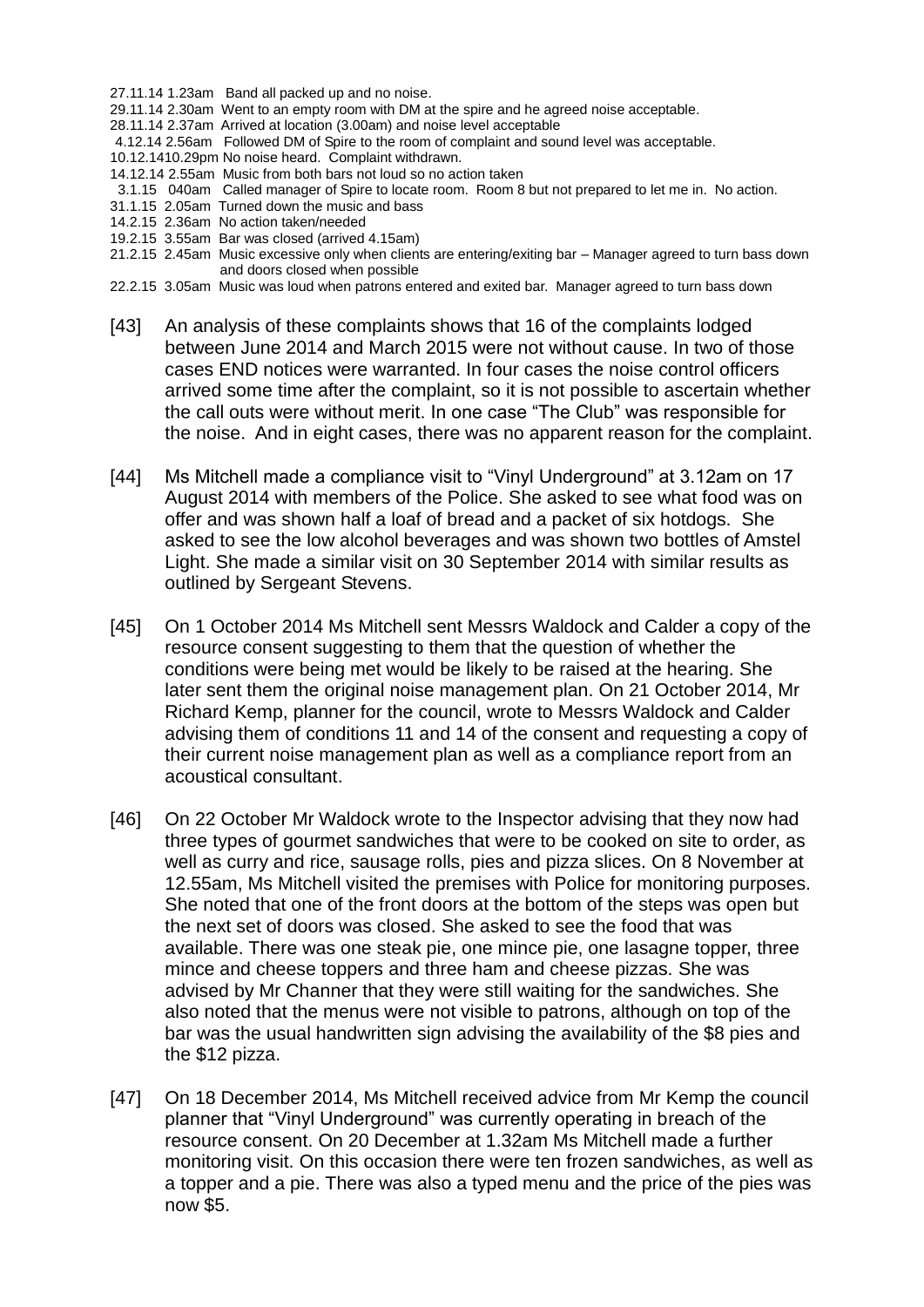[48] On 27 February 2015 Ms Mitchell received from Mr Waldock a copy of the new menu that was presented at the hearing. Accordingly she made a further monitoring visit the following day at 1.27am. In the freezer she found a variety of eight toasting sandwiches and eight curries. There were five A5 sized menus on the leaners. Ms Mitchell produced two photographs of the people gathering outside the premises, some of whom were queuing to get in. In answer to a question from Ms Surrey, Ms Mitchell stated that her general impression was that the licensee through its directors and managers did not have a very good understanding of the new Act, and hadn't appreciated the gravity of the Act's amenity and good order provisions.

#### *The Evidence on behalf of the Objector*

- [49] As stated above, Mr James John Cavanagh is the Group Manager for the "Spire", since it took over the hotel in June 2014. He is the holder of a Manager's Certificate. He advised that "The Spire Hotel" and "Eichardt's Private Hotel" pride themselves on their ability to give guests a luxurious and uninterrupted stay. He stated that since August 2014 the hotel has called the after-hour noise control service on 33 occasions to report unacceptable noise levels. He produced the hotel's log recording the complaints made, and referred to another call made by a neighbour on 23 June 2014 at 2.30am.
- [50] Mr Cavanagh gave an account of the various guests who had stayed at the hotel, and subsequently complained either to the hotel or reviewed their stay on a web site known as Trip Advisor. At the request of counsel an order was made under S203 of the Act prohibiting the publication of the names of the guests. Mr Cavanagh produced some of the pages on the Trip Advisor web site and it is very clear the damage that can be done with a bad review. For example a guest wrote in February 2015. "*It is 2.30 in the morning the music from outside the hotel is so loud we cannot sleep........Do not take a room in the front. Wonderful view but street music so loud one cannot sleep".* Mr Cavanagh stated that this complaint resulted in compensation for the guest of \$900.00. He confirmed that once a review is posted it cannot be removed unless it is found to be in breach of guidelines.
- [51] In August 2014 Mr Cavanagh offered two free nights' accommodation to a guest and refunded him the sum of \$1000.00. He confirmed he had written to the licensee in October 2014 in an attempt to meet with them and discuss noise issues and try and reach some agreement, but their reply had stated that overall volumes would not be reduced.
- [52] Mr Cavanagh referred to a letter written by a guest to the Council. (See Appendix to Ms Mitchell's brief). This concerned a visit for two nights in November 2014. Included in the letter was: *"Very disappointingly, the 2-night stay turned into a sleepless torture due to the noise of the nightclub directly next to the hotel."* He was given a discount on his rate as his stay had been materially affected.
- [53] Mr Cavanagh confirmed that on the morning of 21 February 2015, the duty manager had called at "Vinyl Underground" twice at 2.45am and again at 2.55am asking that the noise be reduced as the hotel had received guest complaints. The Police had also been called after 3.00am to monitor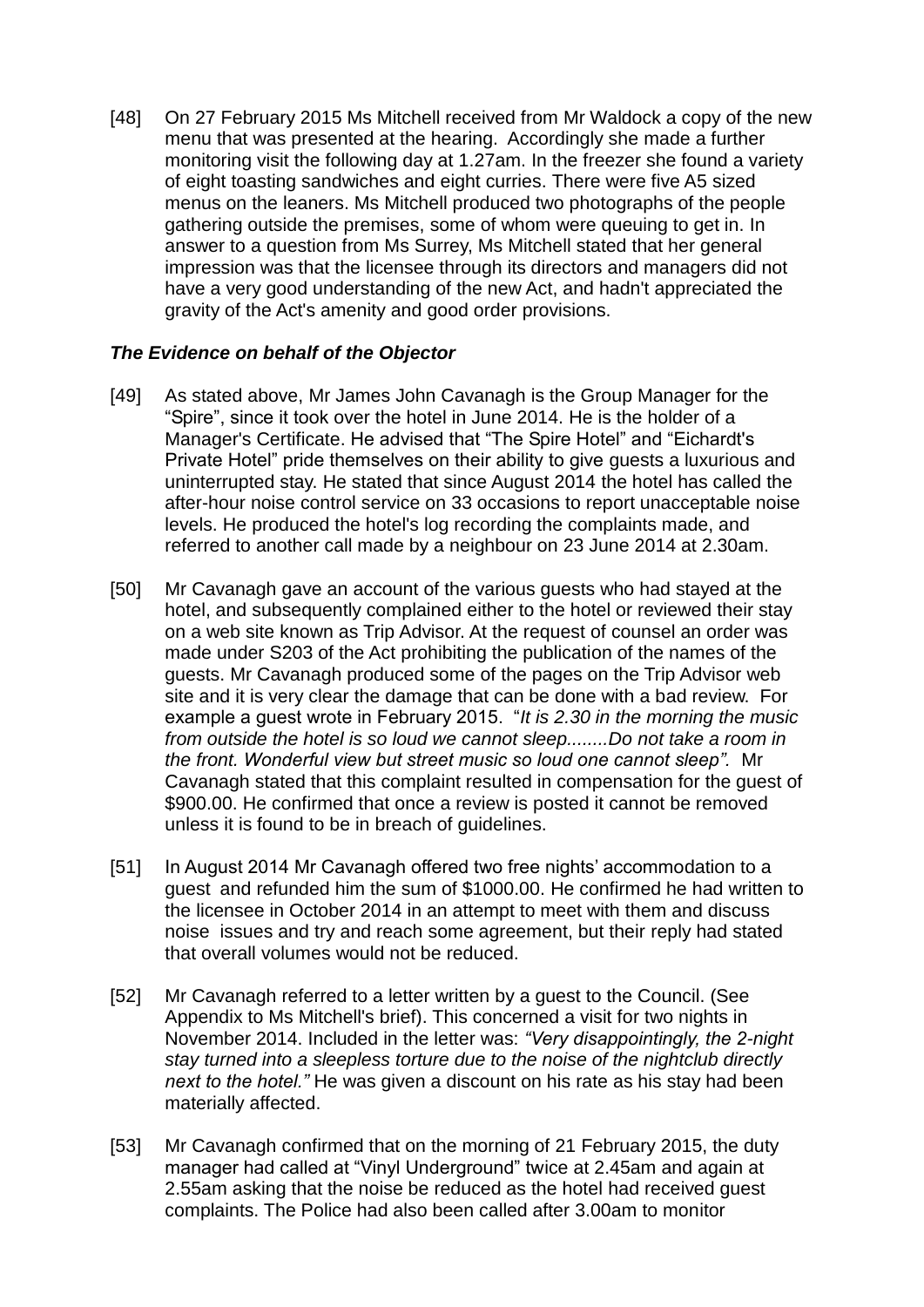disturbances in the area. Guests had asked to be moved out of the hotel and they were accommodated elsewhere at a cost to the hotel of \$700.00.

- [54] Mr Cavanagh argued the licensee did not seem capable of managing the noise issues on its premises and a simple thing such as keeping the fire exit doors closed after 10.00pm (as required by the Resource Consent) seemed to be beyond the management. He was adamant that the staff were only to ring noise control if the noise or bass levels were sufficiently loud or strong to cause a nuisance.
- [55] Mr Rahul Sharma is the "Spire's" night auditor, and had worked in that capacity since June 2014. He studied hotel management at the Queenstown Resort College prior to his employment. He personally made the majority of the noise complaints that were listed in the hotel's noise disturbance log (Exhibit A). At least three of the calls were specifically directed at noise from "The Club". He spoke of his own experience in listening to the noise as well as the vibration sensation when the bass was high. He has heard the effects of the noise from the reception area as well as guest bedrooms. Mr Sharma advised that his colleague called noise control on 6 March 2015 because of loud music. The report has yet to be received by the Council in respect of this incident. Mr Sharma confirmed he only called noise control if he heard loud music, and he went outside to confirm where the music was coming from.

#### *The Committee's Decision and Reasons*

- [56] Pursuant to S105 and S131 of the Act we are required to have regard to the following matters when considering the application:
	- **(a) the object of this Act;**
	- **(b) the suitability of the applicant;**
	- **(c) any relevant local alcohol policy;**
	- **(d) the days on which and the hours during which the applicant proposes to sell alcohol;**
	- **(e) the design and layout of any proposed premises;**
	- **(f) whether the applicant is engaged in, or proposes on the premises to engage in, the sale of goods other than alcohol, low-alcohol refreshments, nonalcoholic refreshments, and food, and if so, which goods;**
	- **(g) whether the applicant is engaged in, or proposes to engage in, the provision of services other than those directly related to the sale of alcohol, lowalcohol refreshments, non-alcoholic refreshments, and food, and if so, which services;**
	- **(h) whether the applicant has appropriate systems, staff, and training to comply with the law;**
	- **(i) whether (in its opinion) the amenity and good order of the locality would be likely to be increased, by more than a minor extent, by the effects of a refusal to renew the licence;**
	- **(j) any matters dealt with in any report from the Police, an inspector, or a Medical Officer of Health made by virtue of section 129;**
	- **(k) the manner in which the applicant has sold (or as the case may be, sold and supplied), displayed, advertised, or promoted alcohol.**

[57] Section 106(2) of the Act reads:

**In forming for the purposes of section 131(1)(b) an opinion on whether the amenity and good order of a locality would be likely to be increased, by more than a minor extent, by the effects of a refusal to renew the licence, the licensing authority or a licensing committee must have regard to the following matters (as they relate to the locality):**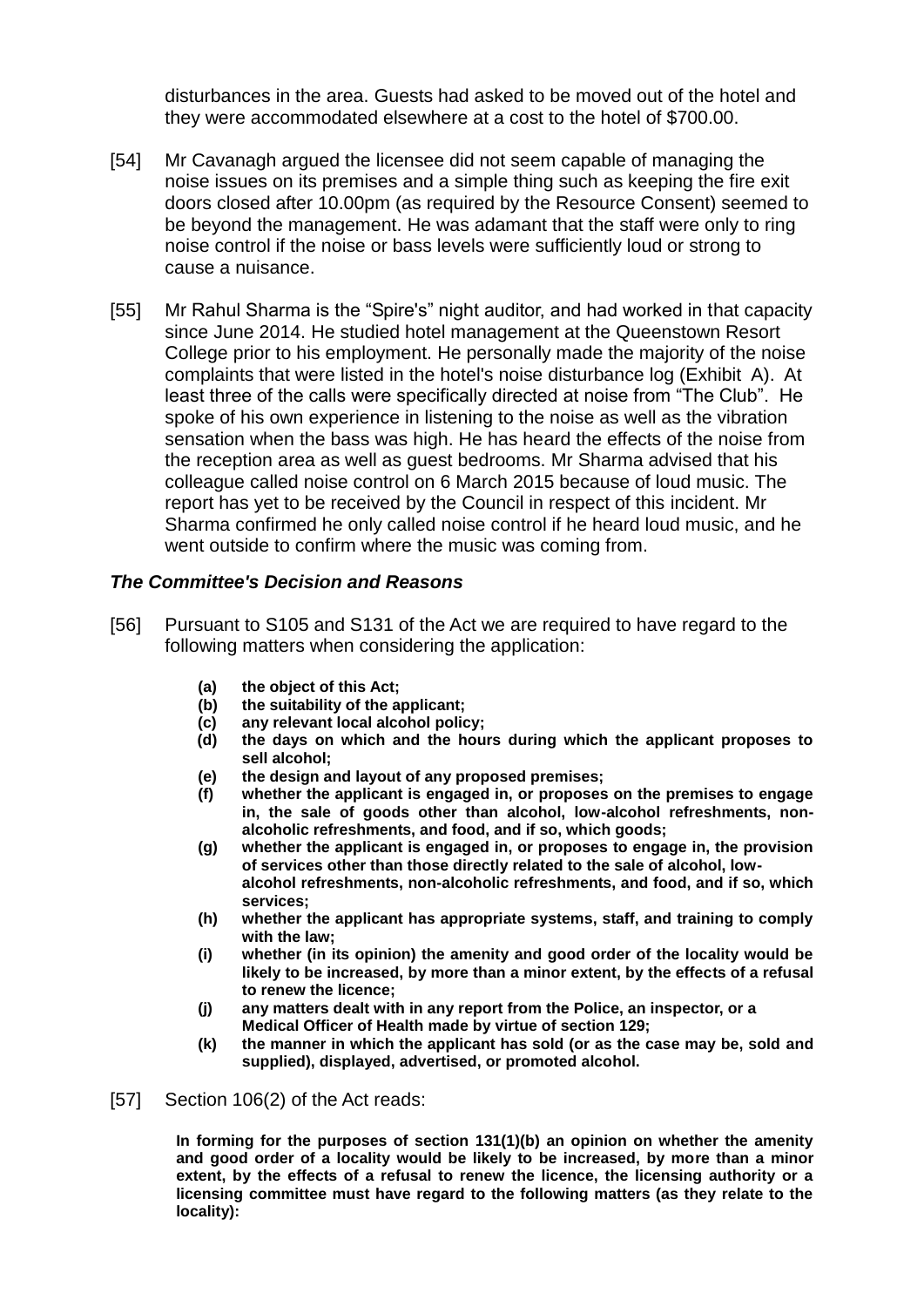**(a) current and possible future, noise levels; (b)current and possible future, levels of nuisance and vandalism.**

- [58] On the renewal of a licence the applicant has the onus of establishing to a probable standard the matters listed above. The question is whether the company has established its suitability to continue to hold the licence in its present form. In making its decision the Committee's duty is to review the evidence including the way the company has operated the premises over the past eighteen months, and apply the facts against the various criteria listed above. The impact of the evidence produced by the objector combined with the evidence from the Inspector, the Police and the Medical Officer of Health, was considerable. The portrait was painted of a business that was either unaware of its responsibilities under the Act (particularly regarding noise, food and intoxication issues), or knew of its responsibilities, but in the interests of building its business, did not take them seriously.
- [59] The company appeared to anticipate an entitlement to a renewal of the licence on the same terms because of the activities and adjustments carried out once the reports and objections were filed. It has been reactive and not proactive. Although the following case was decided in respect of the previous Act, the sentiments expressed continue to provide valuable advice. In *Buzz & Bear Limited v Woodroffe* [1996] NZAR 404, McGechan J commented as follows:

*"There is no doubt that upon renewal the Authority, which is obliged to consider conditions and reports, and to confirm on same or altered conditions (or to refuse renewal), can consider whether existing hours are appropriate and alter those hours. The restraint, and safeguard against ill-informed tinkering, is that such can occur only in response to inspectors' or Police reports, or at the request of the licensee itself.*

*Times change. Communities and environments change. Social habits and levels of tolerance change. Obviously it would have been seen by the legislature to be wise to keep conditions imposed under review in light of potential social change. The licensee's submissions would have licence conditions frozen in some time warp while the world marches on; not, even in the arcane world of liquor licensing, a likely legislative intention. Section 4 interpretation directives align with common sense to point towards allowing the Authority to engage in a wider perspective. It can keep its eye on wider trends and needs in a specialist area where it has unique and uniquely current, expertise. Any licensee takes a licence under risk that conditions may change, and a report may recommend adjustment. There is no asset protected for all time whatever may happen outside."*

[60] Because of the company's location close to "The Spire", and because it has become a very popular destination, there has developed a fundamental tension between the venue and a five-star luxury hotel. There are also issues with the Police who are partly responsible for the safety and well-being of the patrons as well as the passers-by. The company acknowledged that it is a high risk business in terms of intoxication, and yet the directors appear to have handed the ownership of the problems to the managers. Although the directors have some experience with the operation of licensed premises, they seemed to us to have little knowledge of the Act.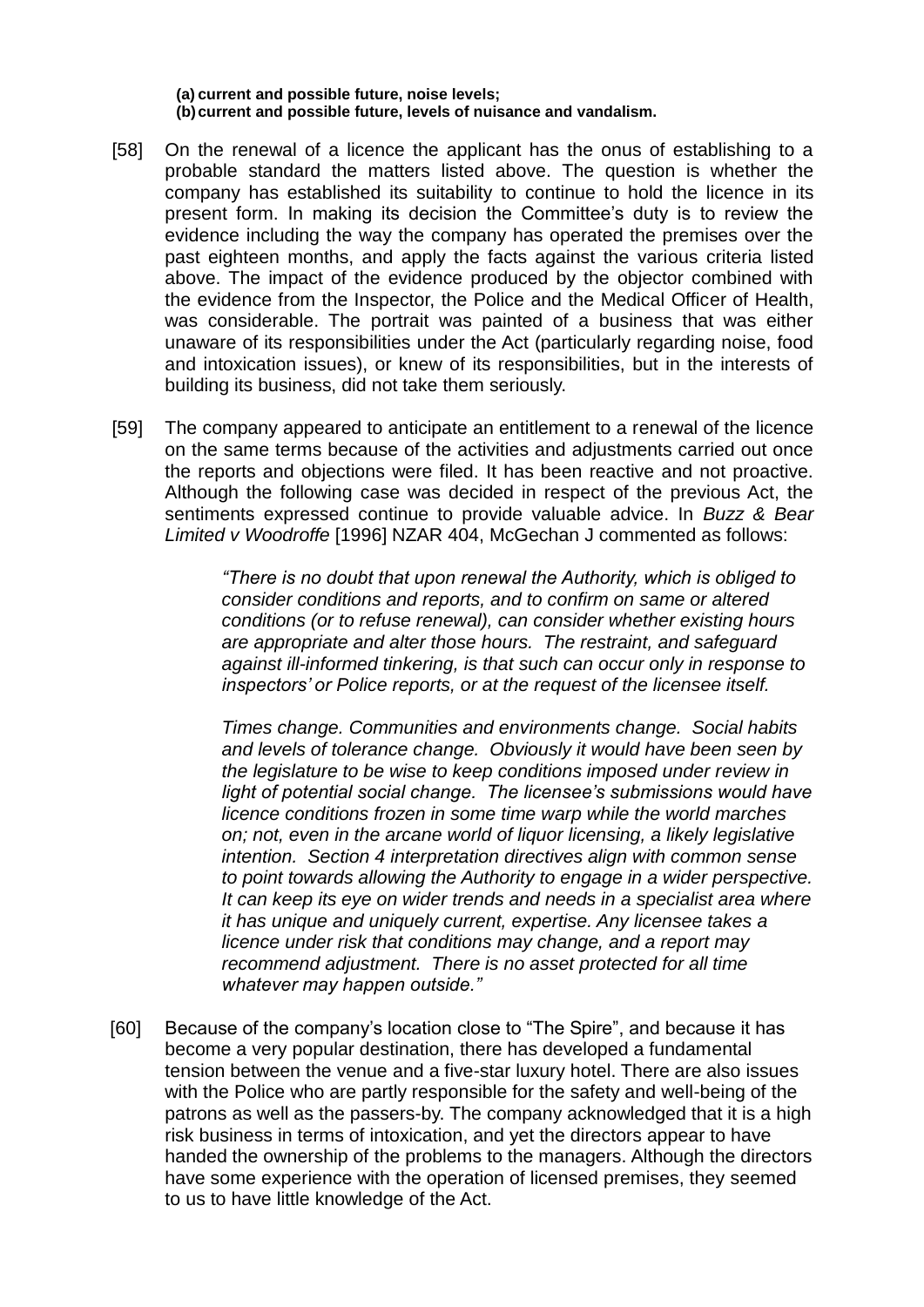[61] It used to be the considered wisdom under the former Act that the inability to control the escape of noise reflected on the suitability of the licensee to hold an on-licence. Under the new Act the issue has been given statutory blessing and it is a key consideration. The amenity and good order of a locality is defined in S5 of the Act as:

> **In relation to an application for or for the renewal of a licence, means the extent to which, and ways in which, the locality in which the premises concerned are situated is pleasant and agreeable.**

- [62] Given that some customers arrive at the venue after 2.00am and given that people queue to get in, and given the evidence about intoxication, as well as the number of noise call outs, and given that the company is currently trading in breach of the original resource consent, it is hard to find an argument supporting the proposition that the locality would only be slightly more pleasant and agreeable if the renewal application was refused.
- [63] Ms Surrey referred to the decision of *Paihia Saltwater (2001) Limited* LLA PH391/2001. In that decision under the former Act, the Authority made a number of comments about the issue of noise as follows:

*It is our view that no one should have to put up with persistent interference with their sleep patterns. We do not think it is sufficient to submit that a true test is the number of calls to the licensed premises or to the Noise Abatement Officer. We have heard enough evidence to suggest that making such calls in the early hours of the morning is unpleasant and often unrewarding.*

*Noise is not just a resource management issue. The escape of noise (particularly music) is an example of bad management. The Authority takes the view that if no attempt is made to prevent the escape of, or reduce noise, then it is the Authority's duty to monitor the hours of opening, if not the existence of the licence.* 

*We have already heard from licence holders who have either installed air conditioning so they can keep doors and windows closed, or have employed security people to monitor outside noise, or they have installed automatic sound control systems. We will always give full credit to those holders who acknowledge any existing noise problem and try and do something about it. In our view the term 'host responsibility' does not exclude the people who live nearby.*

 *Many licensed premises have shown that they can operate in harmony with their residential neighbours. It is no coincidence that the managers and owners of such premises also show a commitment to the reduction of liquor abuse".* 

[64] This case is really about the company's suitability to operate a late night licence in an underground music venue in the centre of Queenstown. In our view the company has failed to establish these criteria. Its first failure was its lack of diligence in discovering that there was a complicated and potentially expensive resource consent that had been issued to enable alcohol to be sold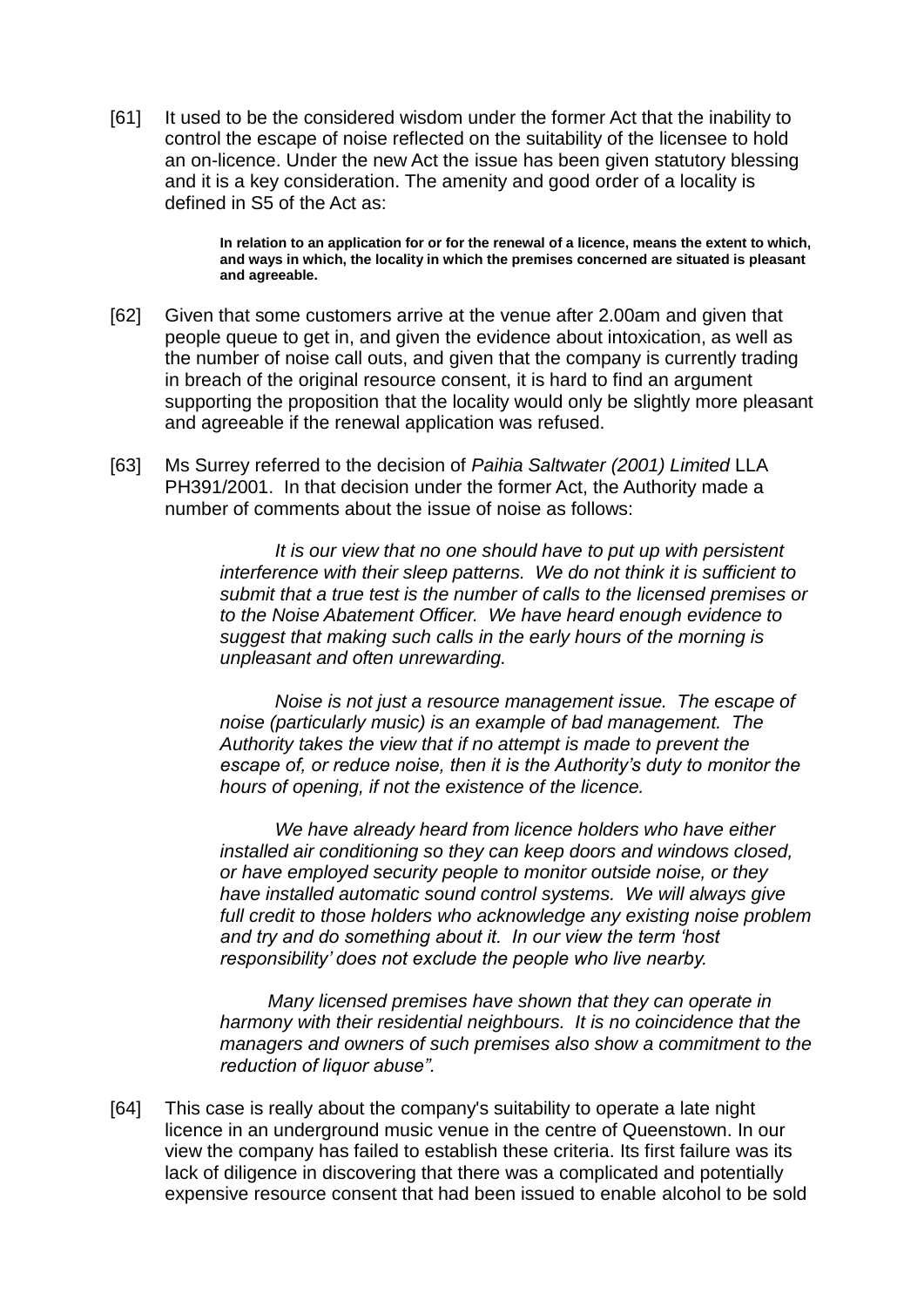in the underground bunker. As a direct consequence, the sleep of guests in a luxury 5 star hotel was disturbed. It is accepted that the company has taken steps since the discovery of the consent terms but it is too little too late.

- [65] The next failed test was when the company applied for its on-licence over a year ago. It enclosed a menu showing a variety of food and stated in its Host Responsibility Policy that signage would display the range and nature of food and that staff would actively promote and encourage the consumption of food. Not only did such information potentially prevent opposition to the licence, it was immediately ignored. Thus the object of the Act to undertake the sale and supply of alcohol safely and responsibly was also ignored. We heard evidence that recently menus have been produced and food is being promoted. After eighteen months its good news but it's too late. How can we ever be sure that the company will revert to the original atmosphere that it decided to create?
- [66] The company started to receive visits from noise control officers. The issue of an excessive noise direction on 25 August 2014 resulted in no complaints in September. But in October the noise started again. Mr Cavanagh wrote his letter requesting a meeting and discussion about the noise. Rather than checking out the situation Mr Waldock wrote *"Vinyl Underground is built on Music and we will not be turning our levels down to a detriment to the bars trade or custom."* So that sums up the situation. The business is music and it needs to be loud, or the bar will suffer. A lack of empathy reflects a lack of suitability as does a lack of understanding of the new Act.
- [67] As for the nuisance caused by the noise, the company made an attempt at suggesting that the objector had given instructions that noise control should be rung even though there was no noise. It did this by the use of statements and hearsay evidence as against the sworn evidence of two witnesses. It failed in its endeavour. Given the company's attitude to its neighbour and given our findings about suitability, there is no guarantee that current or future noise levels will decrease permanently. As a consequence there is no guarantee the current or future levels of nuisance will decrease either. The company would have to commit itself to doing whatever it was told to do by its acoustic consultants and we are not satisfied that the directors have that level of commitment in the business,
- [68] Eventually the business started to do well although increased crowds brought their own problems. Problems with groups of people queuing to get in. According to the fans (Appendix 16 Mr Calder) there are no cover charges but the drinks are expensive. Problems with people pre-loading. Problems with lack of food. Problems with vertical drinking. Three intoxicated patrons were found on the premises or leaving the premises on 14 and 19 December 2014 and on 8 March 2015. The Committee received evidence on oath on two of these matters and the third was admitted. One of the witnesses was a Police Inspector with a wealth of experience. The company made an attempt to dispute or confuse the evidence with the use of statements from witnesses who were not present. We have no hesitation in accepting the evidence brought by the Police, noting a further breach of the Act's object that the harm caused by the excessive or inappropriate consumption of alcohol should be minimised.